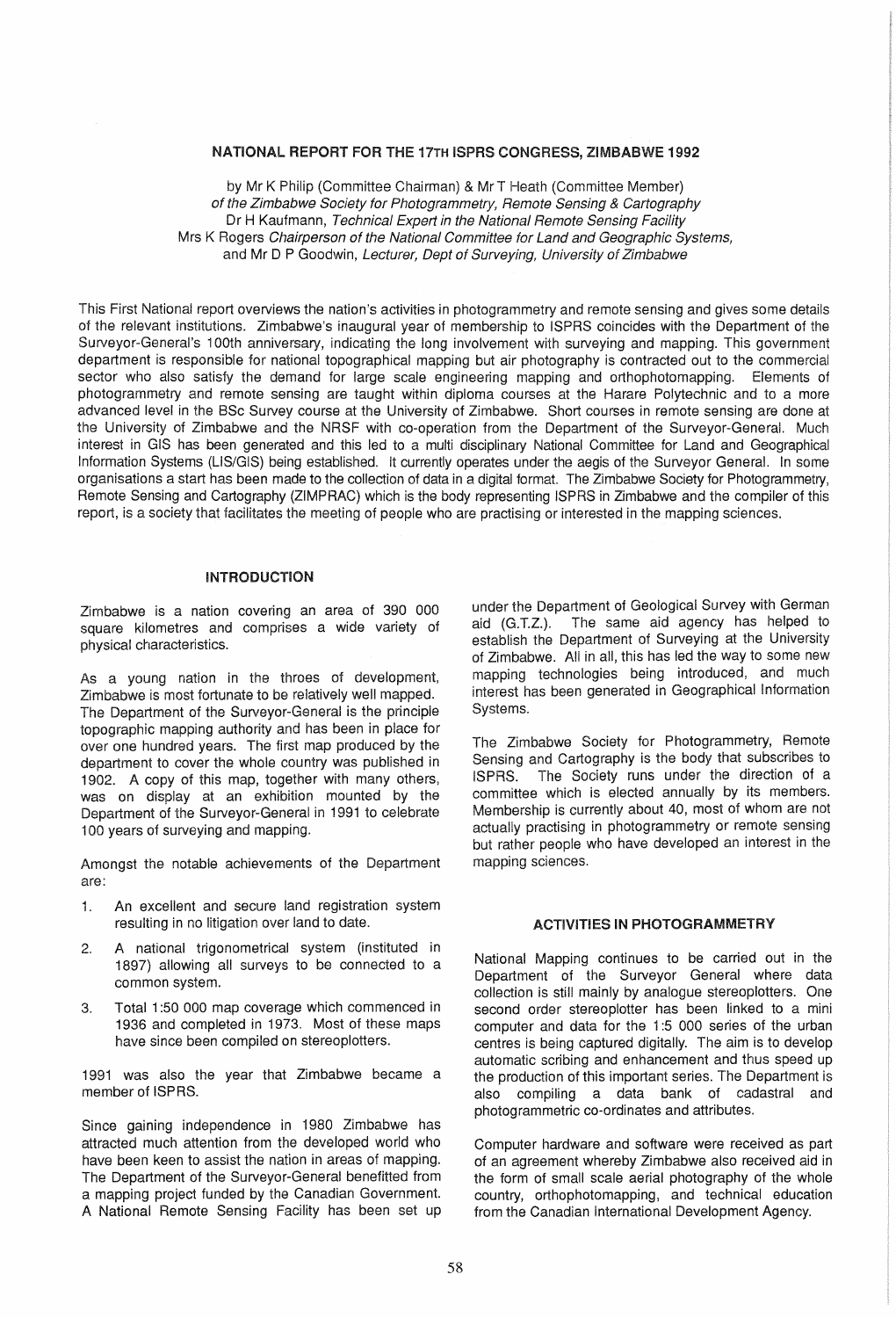The Ministry of Transport recently installed an analytical stereoplotter and aerial triangulation software through Italian aid. It is being used to compile mapping of projected road routes.

The University of Zimbabwe now has an analytical plotter and an analogue plotter with a semi automatic table. Aerial triangulation is by the Bundle Adjustment method. Technicians and students have completed a map of the University Campus and are hoping in the future to use<br>terrestrial photogrammetry to help monitor the photogrammetry to help monitor the deterioration and repair of the ruins at Great Zimbabwe. Photogrammetry instrumentation, computer hardware and software, and technical education were received through a West German Aid agreement.

A commercial air survey company carries out the large scale development and engineering mapping required by the country. At present analogue stereoplotters are used for aerial triangulation and data collection. Orthophotomapping is carried out and the company has its own aircraft and photolab, to satisfy the aerial photography requirements of its own mapping and that of other agencies. The company is hoping to move into the digital mapping field in the near future.

### GEOGRAPHICAL INFORMATION SYSTEMS AND DIGITAL MAPPING

Geographical Information Systems are a very new area of technology in Zimbabwe but a start has been made to nationally co-ordinate activities in GIS.

A National Committee for Land and Geographical Information Systems (US/GIS) was formed in response to a call in 1989 by a senior member of the Department of the Surveyor-General. This National Committee (which reports to an Executive Committee) includes members from government and local government departments, technical and academic institutions and commercial companies, and currently operates under the aegis of the Surveyor-General.

The aims of the National Committee are primarily concerned with the co-ordination and methodical development of US/GIS technology in Zimbabwe. At the first seminar on LIS/GIS entitled "Concepts and Issues for Zimbabwe Decision Makers" the Chairman of the Department of Surveying, University of Zimbabwe said that the survey control network and existing mapping provided the essential components to embark on a nation wide land information system. The second LIS/GIS seminar entitled "Users and Uses" concluded with a number of recommendations, most of which the Committee has adopted as a mandate.

Forging close ties with the user/potential user group, keeping all parties informed of activities through information publicity, establishing standards and encouraging adoption of a common referencing system and symbology are the main points of the mandate. So far, in response to the mandate, the Committee has produced a draft policy document for national LIS/GIS but the document will be under a process of evolution for some time to come. The Committee has expressed its intention to become a component of the Research Council of Zimbabwe with the Committee for Remote Sensing, but may later seek total autonomy. A newsletter has been established to fill its information dissemination role, and a subcommittee has been set up to evolve standards, geocodes and common boundaries. The Committee is in touch with a number of organisations, both locally, regionally and internationally with the intention of learning and gaining direction from similar existing facilities. The Committee is currently compiling a list of users and uses within Zimbabwe and hopes to receive technical and administrative assistance for a number of projects, through the World Bank Committee for Environmental Information Systems.

Digital Mapping is also in early stages of development. There are three photogrammetrical stereopiotters in the country that are able to collect information digitally. A Planicart E3 at the Department of the Surveyor-General is linked via computer to Resource & Analytical Mapping Systems (RAMS) software. Large scale mapping is plotted and simultaneously stored in map files which are then edited at interactive workstations. The map can then be automatically scribed on a flat bed plotter. Automatic scribing is, however, very limited due to the poor selection of scribing points.

A large proportion of all the cadastral information of the country has been entered into map files. Each file covers 1/32 of a degree square. All of the control network including trigonometrical stations, town survey marks and other bench marks, together with the attribute information, are stored in vector computer files.

The Zeiss analytical plotter at the Ministry of Transport, used for large scale mapping along proposed road sites, collects digital topographic detail in the autocad files which are then passed to the engineering section to calculate (engineering) solutions for road construction. The maps are output on a drum plotter.

Some large scale digital maps have been compiled on the Department of Surveying's Zeiss analytical plotter. Most of these have been done as exercises by students.

Soon the Department will provide some digital map sets to the institute of Mining Research as part of a joint project.

A number of other Government Departments have already invested in small systems which facilitate the digitising of existing maps for the addition of other data sets. The primary function of these systems is to develop information systems.

## DEVELOPMENTS AND ACTIVITIES IN REMOTE **SENSING**

The establishment of the National Remote Sensing Facility (NRSF) in Zimbabwe is a joint Technical Co-operation project between the government of the Republic of Zimbabwe and the Federal Republic of Germany. Phase 1 of the project started in April 1988. The NRSF is now in its second phase. Duration of German support for the project is about eight years.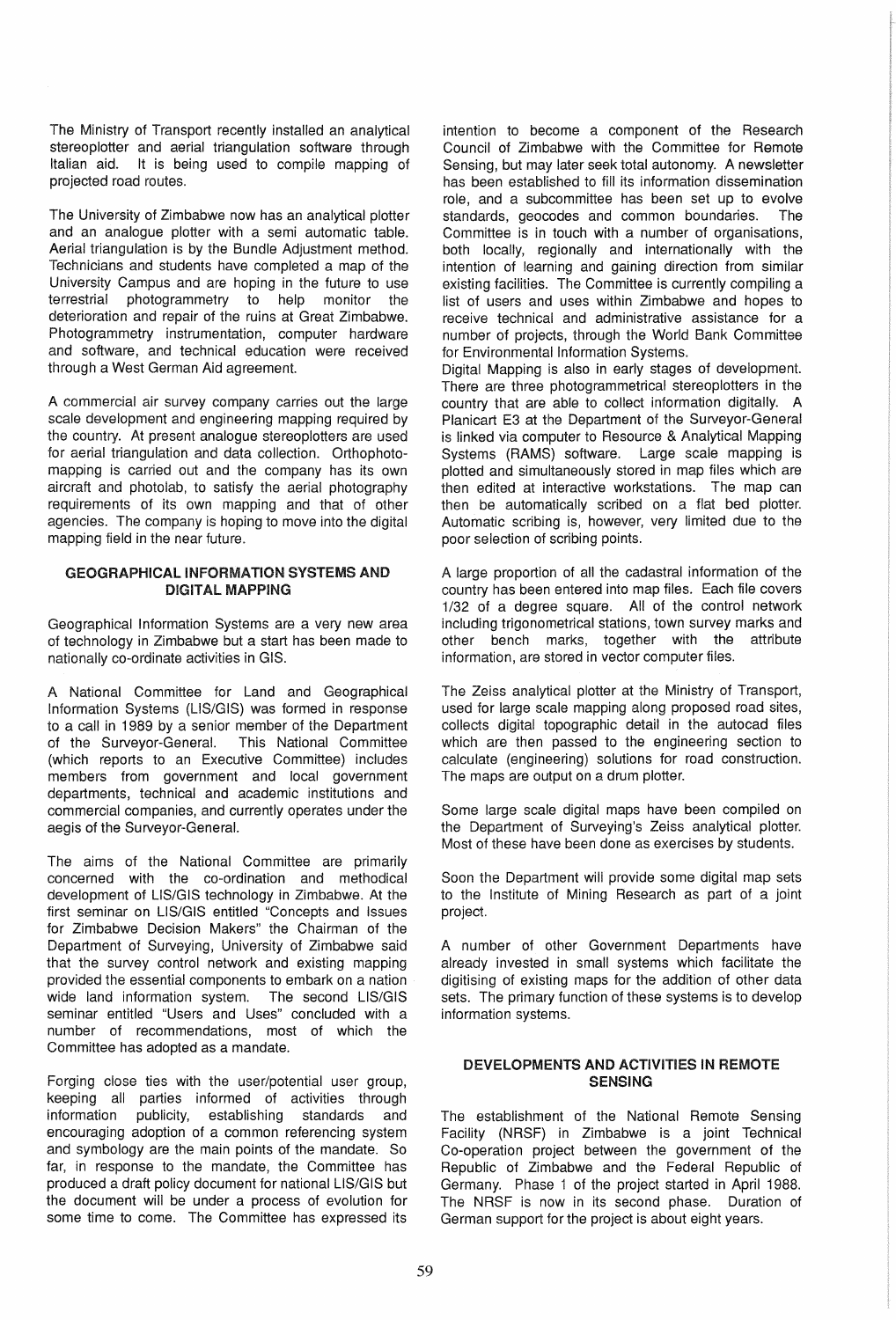The project is executed by the Geological Survey Department, Ministry of Mines, and the German Agency for Technical Co-operation (GTZ) on behalf of their respective governments.

In the long term, the establishment of a remote sensing centre in Zimbabwe is to contribute towards improved utilization of the country's natural and economic development potentials. Furthermore the activities are extended beyond the country's borders to the whole Southern African Development Co-ordination Conference (SADCC) region.

The overall objective of the NRSF is the establishment of an autonomous, fully operational remote sensing centre, based on numerous activities defined by the user community.

Target groups are government departments, non-governmental organisations and the private sector. To date, contact has been established with more than forty departments and organisations.

The NRSF has a number of roles to play in the promotion and co-ordination of remote sensing activities. It maintains contact with all relevant organisations and committees in Zimbabwe and actively liaises with other users and facilities in the region and overseas. The NRSF participates in and facilitates local Zimbabweans to participate in international conferences on behalf of the user community. It also organises seminars and It also organises seminars and workshops in remote sensing and provides input and funding to associated disciplines such as GIS.

The NRSF is equipped with several PC workstations, ERDAS and ARC/INFO software, several input/output devices, an Optronics colour filmwriter, field spectrometers and GPS instruments, and hardware for data evaluation. In addition, a complete colour photolab equipped with enlargers and film and paper processors (geared towards Cibachrome P3) is fully staffed and operational.

Initially, pilot projects were carried out to determine the extent of the user community's requirement, and to justify the large investment. In addition to the high number of pilot projects, numerous research and funded projects for various disciplines (land use, forestry, mining sector, erosion problems) have been carried out during the current phase. Computer access, logistics and technical as well as scientific support has been given to numerous local departments and associated users as well as to several researchers from foreign countries such as FRG, USA, Sweden and UK.

Specifically, the NRSF is principally responsible for the acquisition, distribution and storage of data as per user requirement. The facility will provide a comprehensive library of imagery as well as an active consultancy service to users. Advice and assistance and the formulation and execution of projects is another important part of the service. Technical services include photo enlargement of images, tape or disc copies of digitised data and also film writer output.

# EDUCATION' AND RESEARCH

Intermediate and full diploma courses offered in Surveying and in Cartography at the Harare Polytechnic include basic courses in photogrammetry and remote sensing. Students who have gained excellent results and show exceptional aptitude in practise are given the opportunity to attend colleges or universities overseas to gain higher qualifications.

The National Remote Sensing Facility provides in-house training for remote sensing and geographical information systems. Basic and intermediate courses are held about 3 times a year and in the near future advanced courses will also be conducted. Training is organised for image processing and interpretation, database construction and management, and programming of user defined algorithms.

The N.R.S.F. organises seminars and workshops (sometimes in cooperation with the Dept of the Surveyor-General) and arranges for its computer and photolaboratory technicians to attend formal training courses in their respective fields.

Remote Sensing theses are supported by the N.R.S.F. and they will also provide lecture material for various courses.

Research work is done in cooperation with the university and applied areas of research include:

- (i) collaboration of local feature, ie. basic reflective research
- (ii) integration of remote sensing with other geographic data (G.I.S.).

The University of Zimbabwe's Department of Surveying has only been in existence since 1985, with courses in Photogrammetry having been offered since 1986. Initially the Department held no photogrammetric equipment, and practical work was done at the Department of the Surveyor-General (DSG). However the following equipment has kindly been donated by GTZ:

- Zeiss E3 Planicart analogue stereoplotter.
- \* Zeiss P3 Planicomp Analytical Stereoplotter plus accessories (MicroVAX 11 computer, Tektronix monitor, PHOCUS, BLUH and BINGO software)
- \* Zeiss EZ4 flatbed plotter
- .:. Hewlett Packard DraftMaster 1 AO drum plotter

In 1991 a short course of two weeks was held at the Department at which visiting experts from Germany trained Zimbabweans in the use of various software packages.

The Department has had three Photogrammetrists over the last six years, as their services have proved particularly difficult to retain. At present a staff development fellow is completing postgraduate studies in Photogrammetry and Cartography at the University of Glasgow in the United Kingdom. A technician trained in